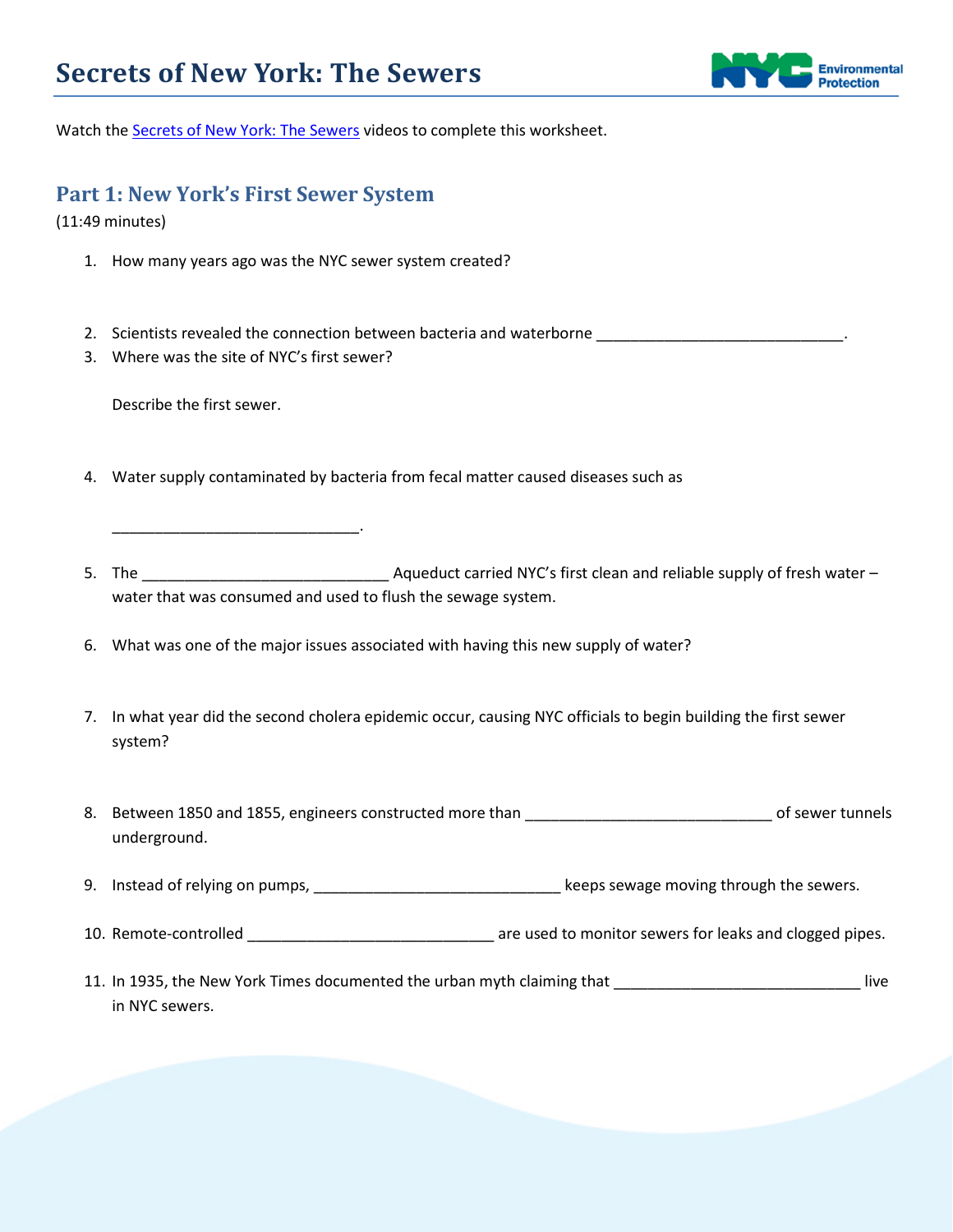## **Part 2: The Wastewater Treatment Process**

(8:28 minutes)

- 1. Where did wastewater go prior to the 1986 opening of the North River Wastewater Treatment Plant?
- 2. Buried under Manhattan's West Side, how long is the sewer tunnel that carries waste to the North River Wastewater Treatment Plant?
- 3. What is the diameter of the West Side Sewer Tunnel? What is its daily interception capacity?
- 4. What force moves wastewater through the sewers before it needs to be pumped from underground pipes up to the wastewater treatment plant?
- 5. What is the main difference between NYC's wastewater treatment process and the cleansing process that occurs in nature?
- 6. What is wastewater called when it first flows into a wastewater treatment plant?
- 7. Name and describe three processes wastewater undergoes during its treatment.
	- a.
	- b.
	- c.
- 8. During secondary treatment, what is introduced? How does this help to clean wastewater?
- 9. To deal with the remaining bacteria, sodium hypochlorite is introduced into the wastewater. It is the same chemical found in \_\_\_\_\_\_\_\_\_\_\_\_\_\_\_\_\_\_\_\_\_\_\_\_\_\_\_\_\_.
- 10. By the end of the treatment process, what percentage of the contaminants have been removed from the wastewater?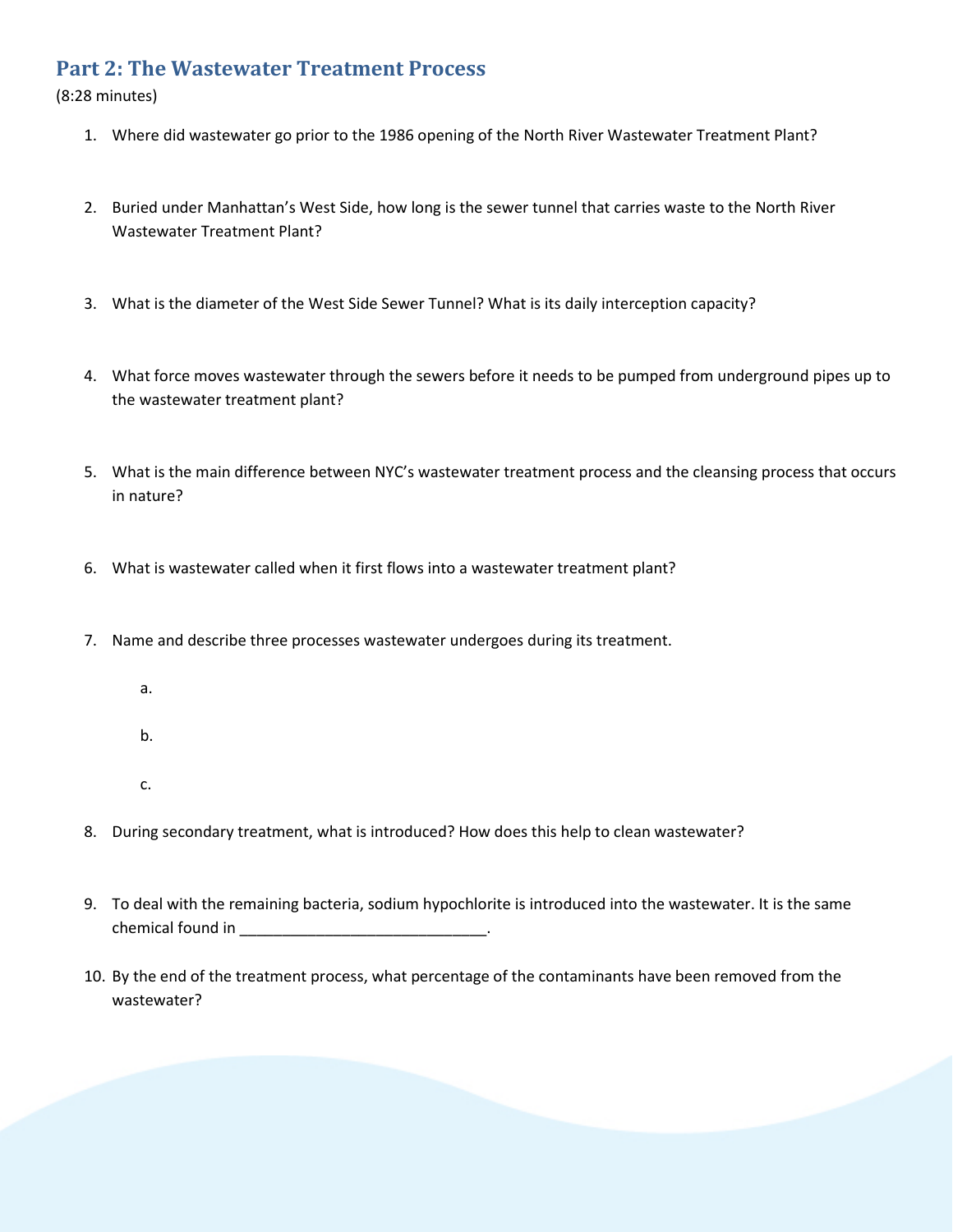11. When treated wastewater is released back into the local waterways, what is it called?

12. What are the remaining solids called? How are they processed?

13. What gas is generated during the anaerobic digestion of sludge? How is the gas used?

14. How is sludge transported from one wastewater treatment plant to another for additional processing?

## **Part 3: The Combined Sewer System**

(8:24 minutes)

- 1. What two substances do combined sewers collect?
	- a.
	- b.
- 2. What happens when too much rainwater enters the sewers and combines with the sewage flow?
- 3. The NYC sewer system generally handles about **the substantial entity of the State State** billion gallons of wastewater each day but during wet weather, this can increase 10-15 times.
- 4. To prevent raw sewage from backing up into homes and onto the streets during precipitation events, wastewater is released directly into **wastewater is released directly** into
- 5. \_\_\_\_\_\_\_\_\_\_\_\_\_\_\_\_\_\_\_\_\_\_\_\_\_\_\_\_\_ are built to reduce the amount of untreated wastewater entering water bodies.
- 6. With less untreated wastewater entering Jamaica Bay, its water quality will improve. There will be a reduction of

\_\_\_\_\_\_\_\_\_\_\_\_\_\_\_\_\_\_\_\_\_\_\_\_\_\_\_\_\_ and an increase in \_\_\_\_\_\_\_\_\_\_\_\_\_\_\_\_\_\_\_\_\_\_\_\_\_\_\_\_\_.